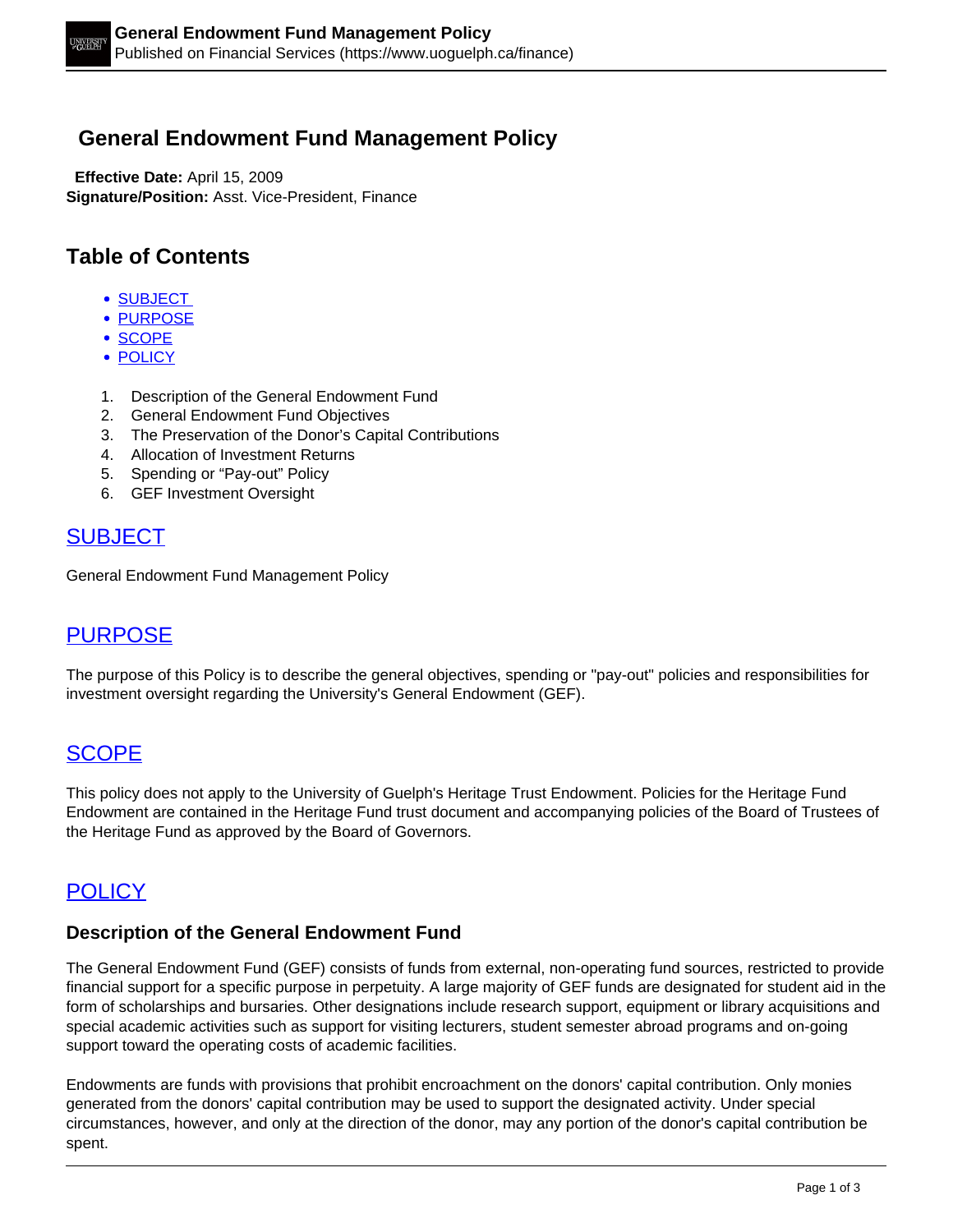General endowment funds are invested as a single pool in order to optimize net return and the diversification of risk. However, for donor reporting purposes, each endowment donation is accounted for individually.

Since 1996/97, capital additions to the GEF have included funds transferred to the University by the Government of Ontario under the Ontario Student Opportunities Trust Fund program (referred to at the University as the ACCESS program). Spending derived from these funds is restricted to needs-based student aid in accordance with provincially mandated terms for student eligibility. Special provincial reporting rules require the University to account for these funds separately.

### **General Endowment Fund Objectives**

The major objectives of the General Endowment Fund are to protect the donors' capital contribution and to provide a perpetual annual flow of return from investments, which revenue shall be spent in accordance with directions of donors. A further objective is to avoid a reduction over time in spending in real terms due to the effects of inflation.

### **The Preservation of the Donor's Capital Contributions**

In order to avoid a reduction over time in spending in real terms due to the effects of inflation, a portion of the total net investment return will be added to the endowment fund. An endowment investment objective will be to earn, over time, a rate of return at least equal to the total of inflation plus spending and the costs of investing and administering the funds. Coupled with this investment objective is a spending or "pay-out" policy that limits disbursements to an estimated long-term real rate of investment return (total investment return less inflation). Any difference between the actual investment return (net of expenses) and the allocation for spending will be accumulated in the endowment fund. Refer to section 5 on Spending Policy.

#### **Allocation of Investment Returns**

Each endowment account tracks original contributions, disbursements and a proportional share of GEF total net investment return. Each year, on April 30th, the actual annual investment return of the GEF (net of investment manager fees, custodial fees and an administrative fee of no more than 1%) is allocated to each endowment account in proportion to the endowment account fund balance. In the case of funds endowed during a fiscal year, the total annual investment return will be allocated based on the number of months in the fiscal year the funds were endowed, e.g. funds endowed in January would receive 4/12 of the annual return for that fiscal year. The annual investment return will include both realized and unrealized gains and losses.

### Spending or "Pay-out" Policy

In order to ensure a stable and predictable level of spending from year to year, fluctuations in annual market returns will be "smoothed" by using a moving four-year average of GEF market values. More specifically, each endowment account will be allocated an amount available for spending up to 5% of the average of endowment account fund balances, measure at April 30, over the most recent four-year period. Prior to the start of each fiscal year the spending rate will be set and reported to the Finance Committee. This should be done no later than March 1 prior to the start of the new fiscal year. In case of new endowments, the most recent complete one, two or three fiscal year period will be used. It is possible, in the case of new endowment accounts for the annual investment return to be less than the spending allocation in the short term. In these cases spending on these accounts may be temporarily reduced in order that spending does not encroach on the donor's capital contribution.

#### **GEF Investment Oversight**

The Board of Governors assigned investment oversight of GEF to the Investment Management Committee of the Board of Trustees. Major responsibilities of the Investment Management Committee include: